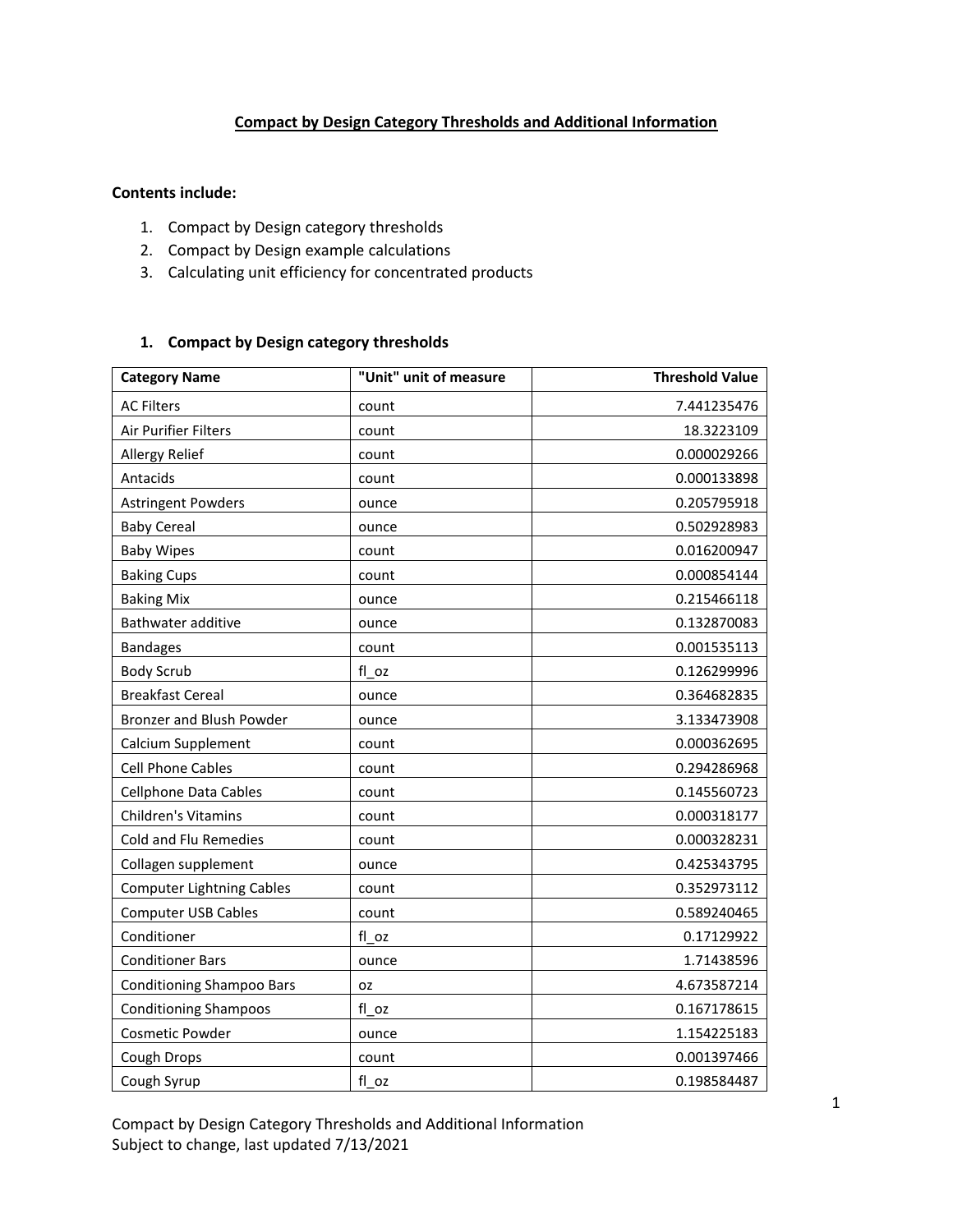| Crackers                          | ounce     | 0.60009587   |
|-----------------------------------|-----------|--------------|
| Dehydrated Pet Food               | ounce     | 1.674722964  |
| Dishwasher Detergent Pods and     |           |              |
| Tabs                              | count     | 0.070117164  |
| Dry Pet Food                      | pound     | 58.27831539  |
| Eczema Relief                     | OZ        | 0.215276367  |
| <b>Essential Oils</b>             | fl oz     | 0.91774359   |
| <b>Eyebrow Color</b>              | ounce     | 0.1206118586 |
| <b>Eyelid Color</b>               | ounce     | 0.349817925  |
| <b>Eyelid Color</b>               | fl oz     | 1.04842805   |
| <b>Fabric Softener</b>            | fl oz     | 0.227143942  |
| <b>Fabric Softener</b>            | <b>OZ</b> | 0.235872726  |
| <b>Fabric Softener</b>            | count     | 0.003132078  |
| <b>Facial Astringents</b>         | fl oz     | 0.169761131  |
| <b>Facial Cleansing Pads</b>      | count     | 0.000527312  |
| <b>Facial Cleansing Wipes</b>     | count     | 0.003895535  |
| <b>Facial Mask Powder</b>         | ounce     | 0.201881414  |
| <b>Facial Tissue</b>              | count     | 0.000596738  |
| <b>Flavored Drink Concentrate</b> | fl oz     | 0.002465635  |
| <b>Floor Cleaners</b>             | fl oz     | 0.182126543  |
| <b>Foot Mask</b>                  | count     | 0.610080294  |
| <b>Household Glass Cleaners</b>   | fl oz     | 0.199083576  |
| Hair Coloring Agent               | fl oz     | 0.153006451  |
| Hair Gels and Creams              | ounce     | 0.200122346  |
| Hair Removal Wax                  | ounce     | 0.156252909  |
| <b>HDMI Cables</b>                | count     | 2.038132196  |
| <b>HEPA Air Filters</b>           | count     | 18.3223109   |
| Honey                             | ounce     | 0.112367644  |
| <b>Household Cleaning Wipes</b>   | count     | 0.024265392  |
| Iron Supplement                   | count     | 0.000102673  |
| Jerky                             | ounce     | 0.32656617   |
| Kitchen Trash Bags                | count     | 0.05664354   |
| Laundry Detergent                 | loads     | 0.095495635  |
| Lip Balm                          | count     | 0.02837219   |
| Lip Color                         | ounce     | 1.715162747  |
| Liquid Bathroom Cleaners          | $fl_oz$   | 0.197507565  |
| Liquid Bronzer and Blush          | fl oz     | 0.311364368  |
| Liquid Dishwasher Detergent       | fl oz     | 0.170107593  |
| Household Liquid Multipurpose     |           |              |
| Cleaners                          | fl oz     | 0.003185087  |
| Liquid Soap                       | fl oz     | 0.207686259  |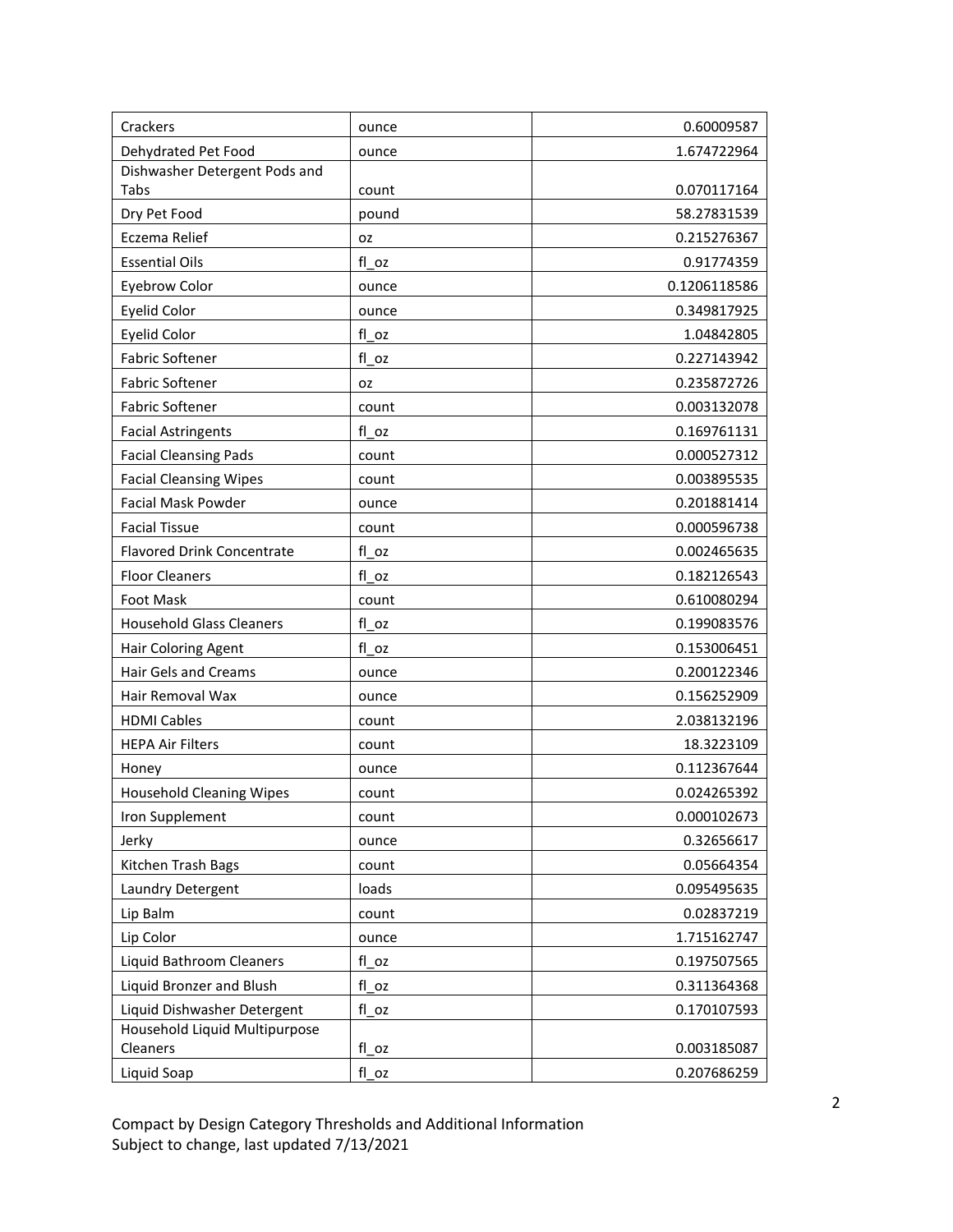| Liquid Stitches and Bandages    | fl oz   | 0.419249847  |
|---------------------------------|---------|--------------|
| Liquid Sunscreen                | fl oz   | 0.230160209  |
| Loose Leaf Tea                  | ounce   | 0.278788756  |
| Magnesium Supplement            | count   | 0.000339248  |
| Mascara                         | fl oz   | 0.850219466  |
| Moisturizing Lotion             | fl oz   | 0.179692419  |
| Moisturizing Lotion             |         |              |
| <b>Bars/Moisturizing Creams</b> | ounce   | 0.201275982  |
| Mouthwash                       | fl oz   | 0.177328247  |
| Multivitamins                   | count   | 0.000512606  |
| <b>Nuts and Seeds</b>           | ounce   | 0.250317043  |
| Pain Medication                 | count   | 0.000059613  |
| Panty Liners                    | count   | 0.003081933  |
| <b>Paper Towels</b>             | count   | 0.008590416  |
| Pasta and Noodles               | ounce   | 0.214586389  |
| <b>Personal Cleaning Wipes</b>  | count   | 0.002089005  |
| Pet odor and stain remover      | fl oz   | 0.189201619  |
| Pet Shampoo                     | fl oz   | 0.158838889  |
| <b>Pet Treats</b>               | ounce   | 0.345855902  |
| Pet Waste Bags                  | count   | 0.000424351  |
| <b>Pitcher Water Filters</b>    | count   | 14.43952315  |
| Popcorn                         | ounce   | 0.214391661  |
| Powdered Dishwasher Detergent   | ounce   | 0.117094237  |
| Probiotic Supplement            | count   | 0.000402861  |
| Protein Powder                  | ounce   | 0.4355191286 |
| Roll-on Deodorant               | fl oz   | 0.203057476  |
| Room deodorizer                 | fl oz   | 0.275612297  |
| <b>Sanitary Napkins</b>         | count   | 0.01389496   |
| Shampoo                         | fl oz   | 0.184505427  |
| Shampoo Bars                    | ounce   | 0.363322636  |
| Shaving cream                   | fl oz   | 0.200496752  |
| Shaving cream                   | ounce   | 0.171622208  |
| Skin foundation and concealer   | $fl_oz$ | 0.357825981  |
| Skin foundation and concealer   | ounce   | 0.52937477   |
| <b>Small Trash Bags</b>         | count   | 0.002290142  |
| <b>Snack Food Bars</b>          | count   | 0.762063521  |
| Soap Bars and Powders           | ounce   | 0.127204379  |
| Solid Deodorant                 | ounce   | 0.281085276  |
| Sunscreen Bars                  | ounce   | 0.260603429  |
| Tampons                         | count   | 0.004308811  |
| Tea Bags                        | count   | 0.009888123  |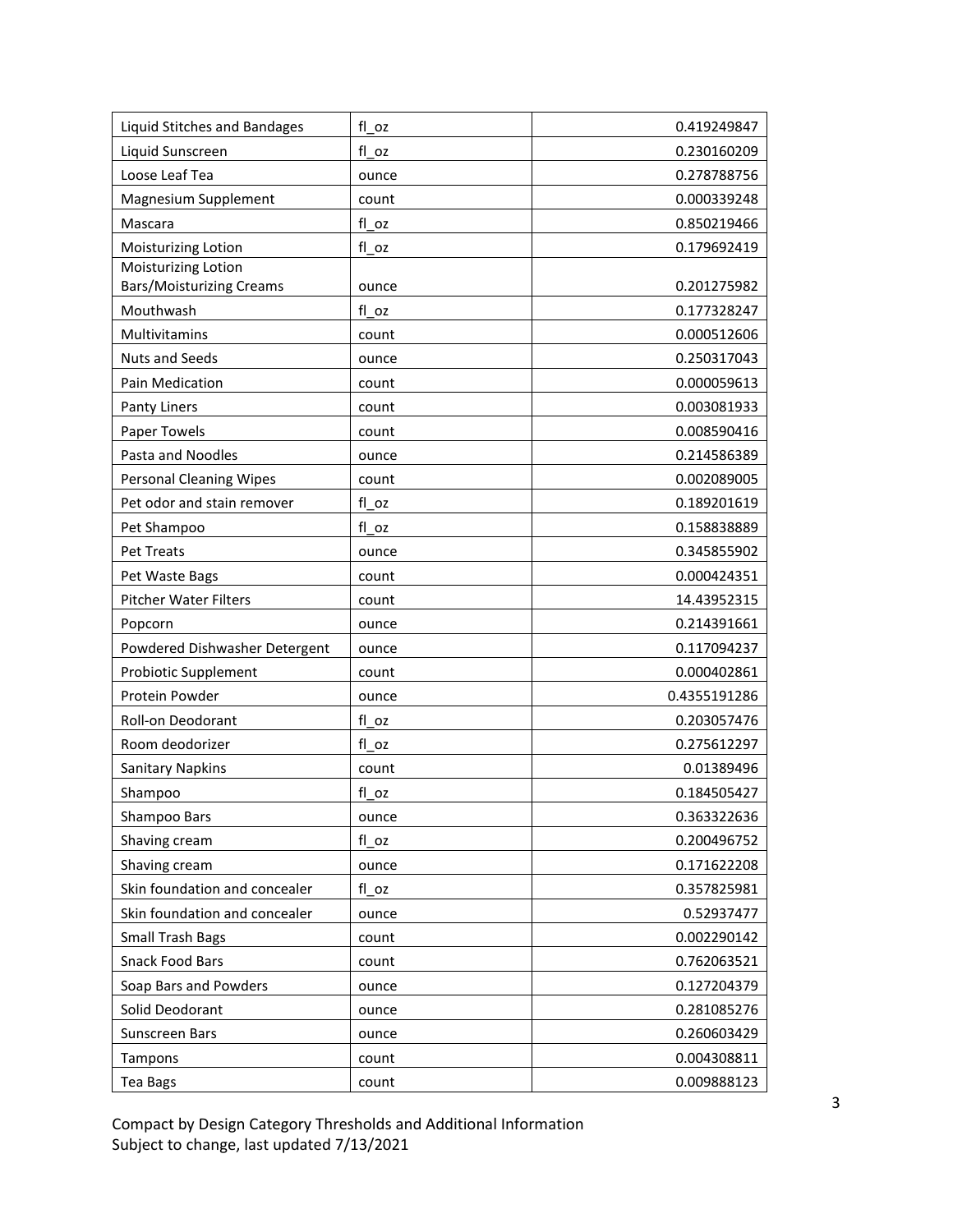| <b>Toilet Paper</b>             | sheets | 0.000183663 |
|---------------------------------|--------|-------------|
| <b>Tooth Whiteners</b>          | count  | 0.010619093 |
| Toothpaste                      | ounce  | 0.235559095 |
| <b>Toothpaste Capsules</b>      | count  | 0.004530731 |
| Vinegar                         | fl oz  | 0.225719904 |
| Vitamin B                       | count  | 0.00009711  |
| Vitamin C                       | count  | 0.000315693 |
| Vitamin D                       | count  | 0.000050488 |
| Vitamin E                       | count  | 0.000051524 |
| <b>Wax Strips</b>               | count  | 0.00109653  |
| Wet Pet Food                    | ounce  | 0.194355963 |
| Whole Bean, Ground, and Instant |        |             |
| Coffee                          | ounce  | 0.303711531 |
| Zinc Supplement                 | count  | 0.000106899 |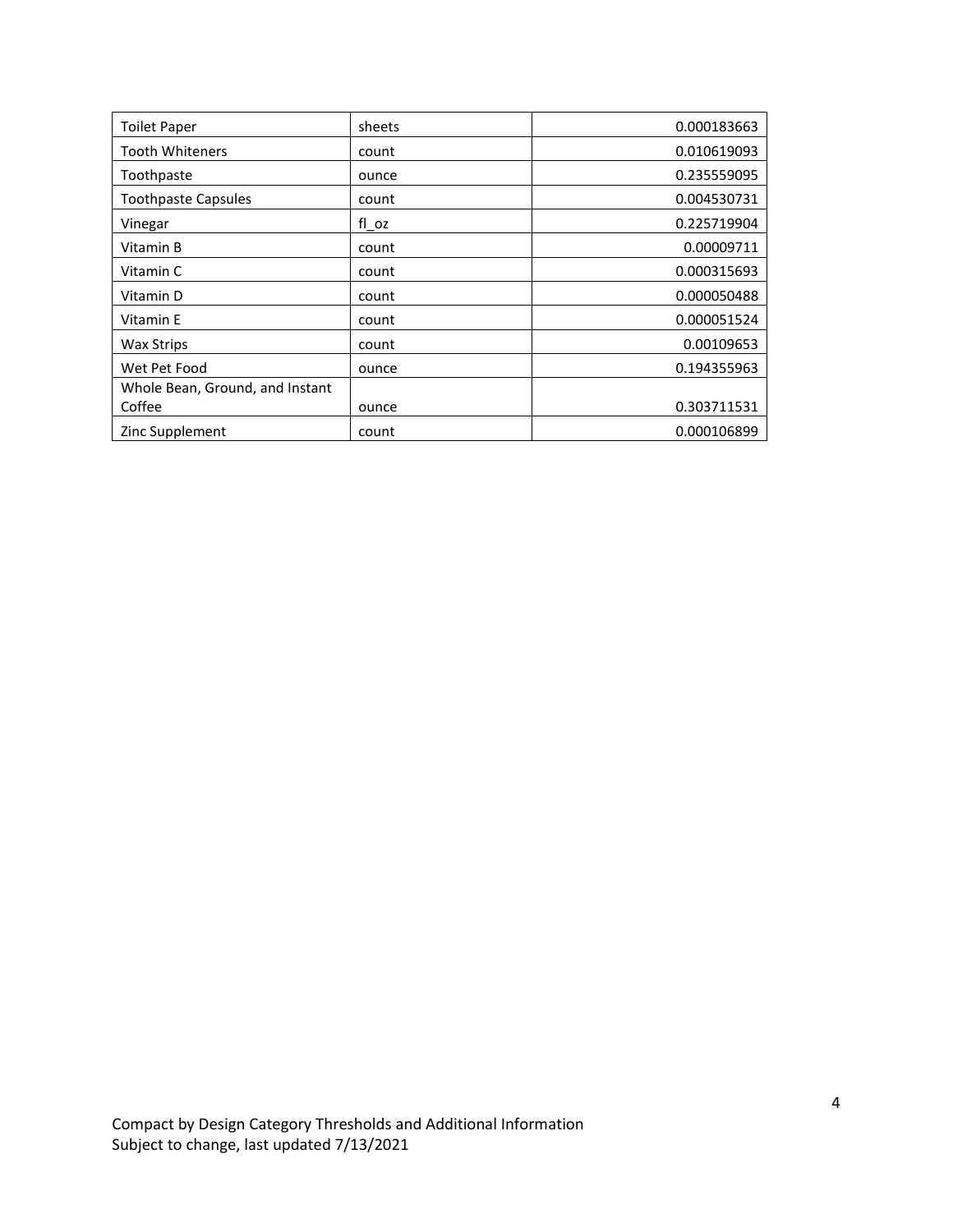### **2. Compact by Design example calculations**

Example A. Liquid Shampoo Bottle Dimensions: 3 inches X 2 inches X 12 inches Weight: 1.2 pounds Unit: 20 fl. oz.

$$
\left(\frac{3 \text{ inches} \times 2 \text{ inches} \times 12 \text{ inches}}{20 \text{ fl. oz.}}\right) \times \left(\frac{1.2 \text{ pounds}}{20 \text{ fl. oz.}}\right) = 0.216
$$

0.216 = unit efficiency Shampoo threshold (fl. oz.) = 0.184505427 0.216 > 0.184505427, so Example A. is not Compact by Design

Example B. Vitamin B Dimensions: 1.5 inches X 1.5 inches X 3.5 inches Weight: 0.05 pounds Unit: 100 count

$$
\left(\frac{1.5 \text{ inches} \times 1.5 \text{ inches} \times 3.5 \text{ inches}}{100 \text{ count}}\right) \times \left(\frac{0.05 \text{ pounds}}{100 \text{ count}}\right) = 0.000039375
$$

0.000039375 = unit efficiency Vitamin B threshold (count) = 0.00009711 0.000039375 < 0.00009711, so Example B. is Compact by Design

Example C. Laundry Detergent Dimensions: 4.9 inches X 8.6 inches X 12.9 inches Weight: 7.5 pounds Unit: 128 loads

$$
\left(\frac{4.9 \text{ inches} \times 8.6 \text{ inches} \times 12.9 \text{ inches}}{128 \text{ loads}}\right) \times \left(\frac{7.5 \text{ pounds}}{128 \text{ loads}}\right) = 0.248843079
$$

0.248843079 = unit efficiency Laundry detergent threshold (loads) = 0.095495635 0.248843079 > 0.095495635, so Example C. is not Compact by Design